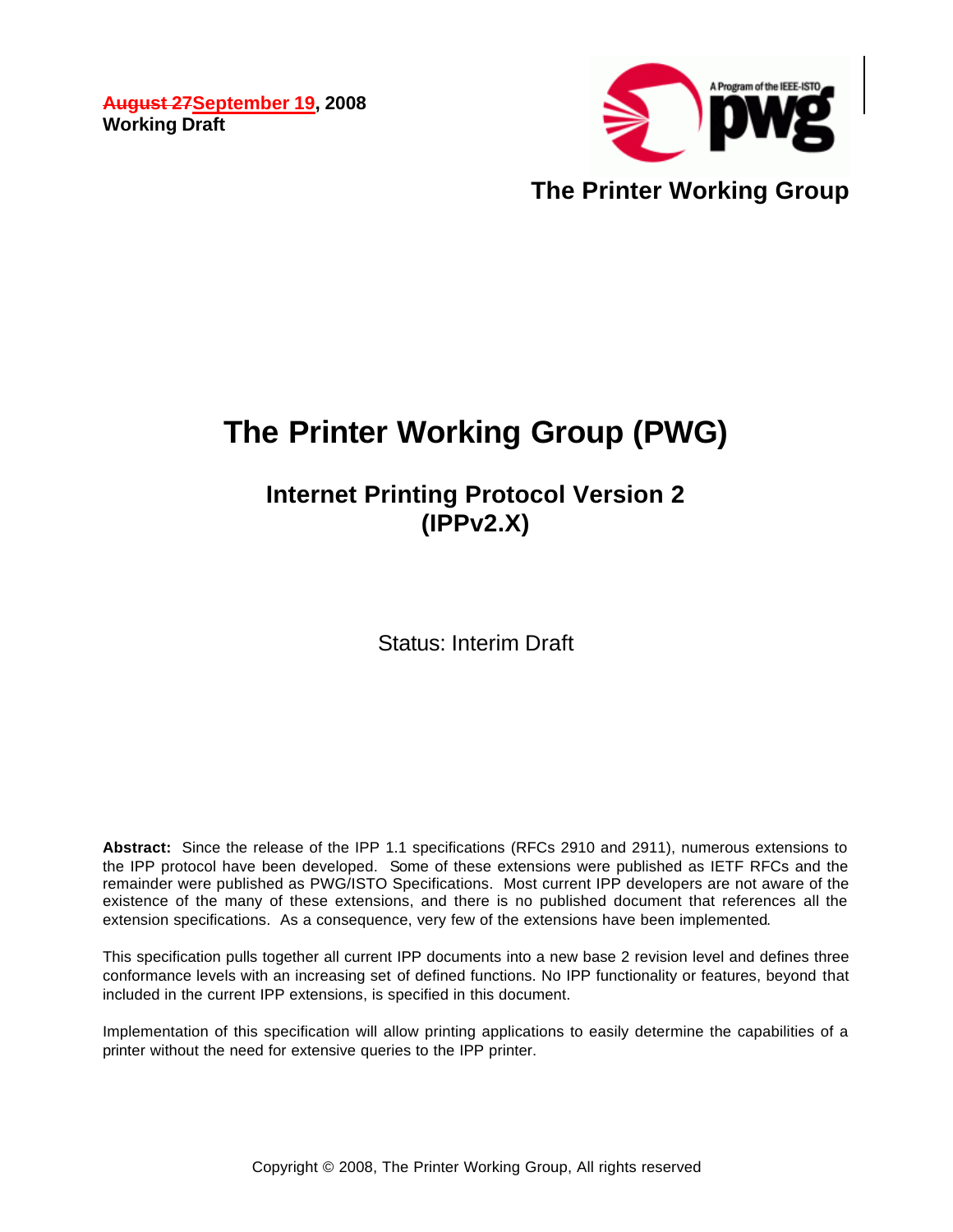#### **Copyright (C) 2008, The Printer Working Group. All rights reserved.**

This document may be copied and furnished to others, and derivative works that comment on, or otherwise explain it or assist in its implementation may be prepared, copied, published and distributed, in whole or in part, without restriction of any kind, provided that the above copyright notice, this paragraph and the title of the Document as referenced below are included on all such copies and derivative works. However, this document itself may not be modified in any way, such as by removing the copyright notice or references to the IEEE-ISTO and the Printer Working Group, a program of the IEEE-ISTO.

Title: Internet Printing Protocol, Version 2

The IEEE-ISTO and the Printer Working Group DISCLAIM ANY AND ALL WARRANTIES, WHETHER EXPRESS OR IMPLIED INCLUDING (WITHOUT LIMITATION) ANY IMPLIED WARRANTIES OF MERCHANTABILITY OR FITNESS FOR A PARTICULAR PURPOSE.

The Printer Working Group, a program of the IEEE-ISTO, reserves the right to make changes to the document without further notice. The document may be updated, replaced or made obsolete by other documents at any time.

The IEEE-ISTO takes no position regarding the validity or scope of any intellectual property or other rights that might be claimed to pertain to the implementation or use of the technology described in this document or the extent to which any license under such rights might or might not be available; neither does it represent that it has made any effort to identify any such rights.

The IEEE-ISTO invites any interested party to bring to its attention any copyrights, patents, or patent applications, or other proprietary rights which may cover technology that may be required to implement the contents of this document. The IEEE-ISTO and its programs shall not be responsible for identifying patents for which a license may be required by a document and/or IEEE-ISTO Industry Group Standard or for conducting inquiries into the legal validity or scope of those patents that are brought to its attention. Inquiries may be submitted to the IEEE-ISTO by e-mail at:

ieee-isto@ieee.org.

The Printer Working Group acknowledges that the IEEE-ISTO (acting itself or through its designees) is, and shall at all times, be the sole entity that may authorize the use of certification marks, trademarks, or other special designations to indicate compliance with these materials.

Use of this document is wholly voluntary. The existence of this document does not imply that there are no other ways to produce, test, measure, purchase, market, or provide other goods and services related to its scope.

This document is available electronically at:

ftp://ftp.pwg.org/pub/pwg/ipp/ippv2-wd/wd-ipp20-20080919.pdf .doc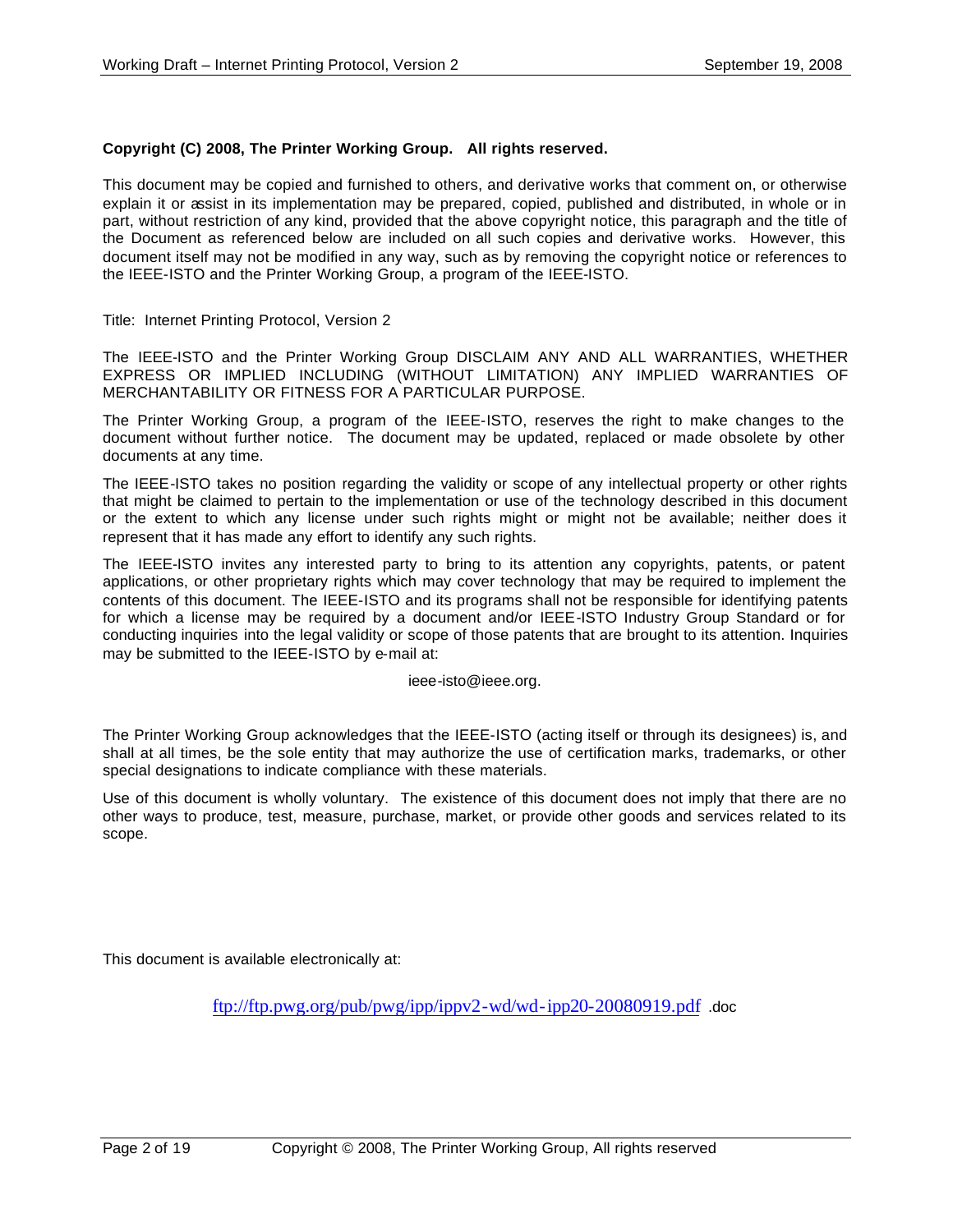#### **About the IEEE-ISTO**

The IEEE-ISTO is a not-for-profit corporation offering industry groups an innovative and flexible operational forum and support services. The IEEE-ISTO provides a forum not only to develop standards, but also to facilitate activities that support the implementation and acceptance of standards in the marketplace. The organization is affiliated with the IEEE (http://www.ieee.org/) and the IEEE Standards Association (http://standards.ieee.org/).

For additional information regarding the IEEE-ISTO and its industry programs visit http://www.ieee-isto.org.

#### **About the IEEE-ISTO PWG**

The Printer Working Group (or PWG) is a Program of the IEEE Industry Standards and Technology Organization (ISTO) with member organizations including printer manufacturers, print server developers, operating system providers, network operating systems providers, network connectivity vendors, and print management application developers. The group is chartered to make printers and the applications and operating systems supporting them work together better. All references to the PWG in this document implicitly mean "The Printer Working Group, a Program of the IEEE ISTO." In order to meet this objective, the PWG will document the results of their work as open standards that define print related protocols, interfaces, procedures and conventions. Printer manufacturers and vendors of printer related software will benefit from the interoperability provided by voluntary conformance to these standards.

In general, a PWG standard is a specification that is stable, well understood, and is technically competent, has multiple, independent and interoperable implementations with substantial operational experience, and enjoys significant public support.

For additional information regarding the Printer Working Group visit: http://www.pwg.org

#### **Contact information:**

The Printer Working Group c/o The IEEE Industry Standards and Technology Organization 445 Hoes Lane Piscataway, NJ 08854 USA

IPP Web Page:

http://www.pwg.org/ipp/

IPP Mailing List:

ipp@pwg.org

Instructions for subscribing to the IPP mailing list can be found at the following link: http://www.pwg.org/mailhelp.html

Implementers of this specification are encouraged to join the IPP Mailing List in order to participate in any discussions of the specification. Suggested additions, changes, or clarification to this specification, should be sent to the IPP Mailing list for consideration.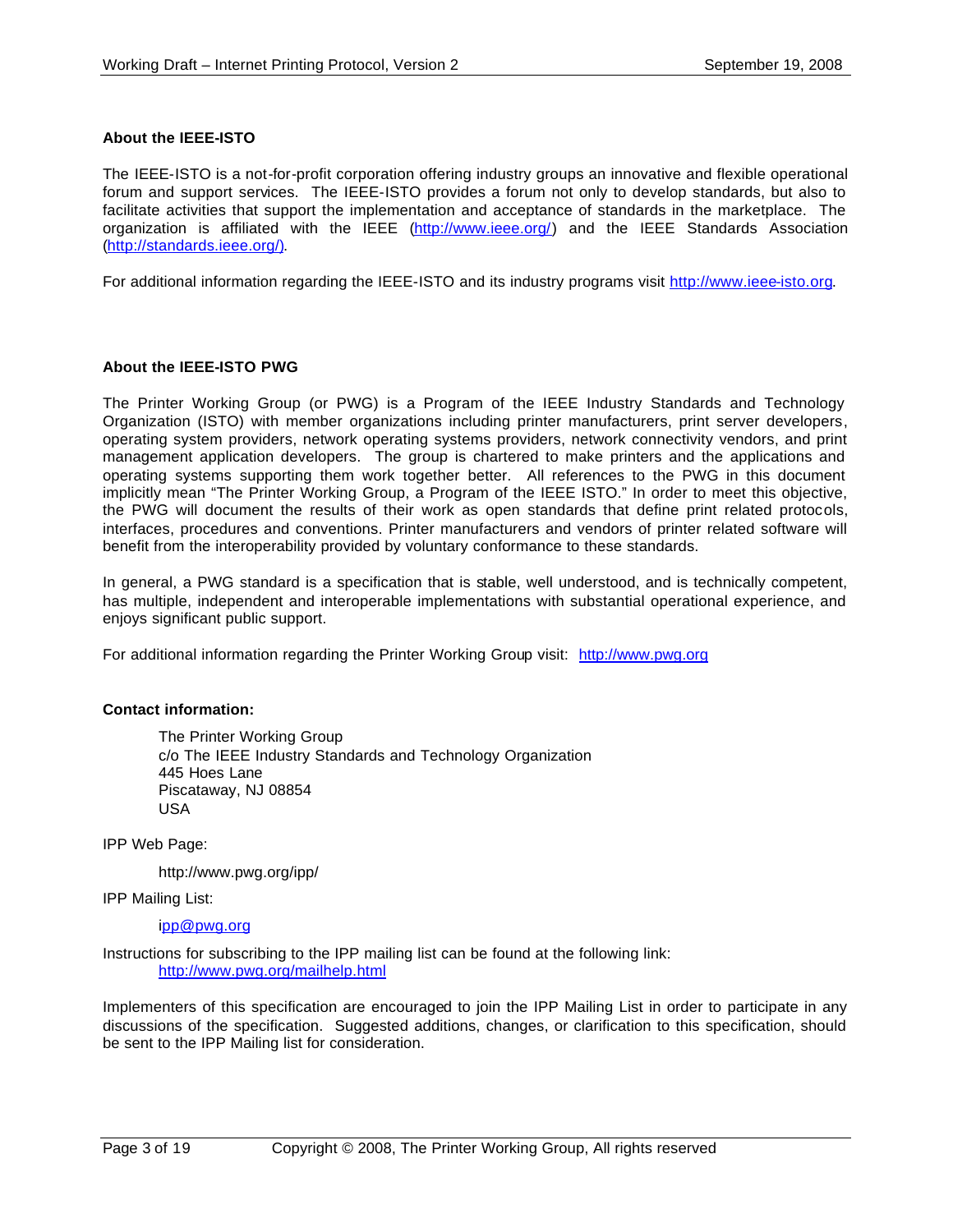## **Table of Contents**

| 8 |  |
|---|--|
|   |  |
|   |  |
|   |  |
|   |  |
|   |  |
|   |  |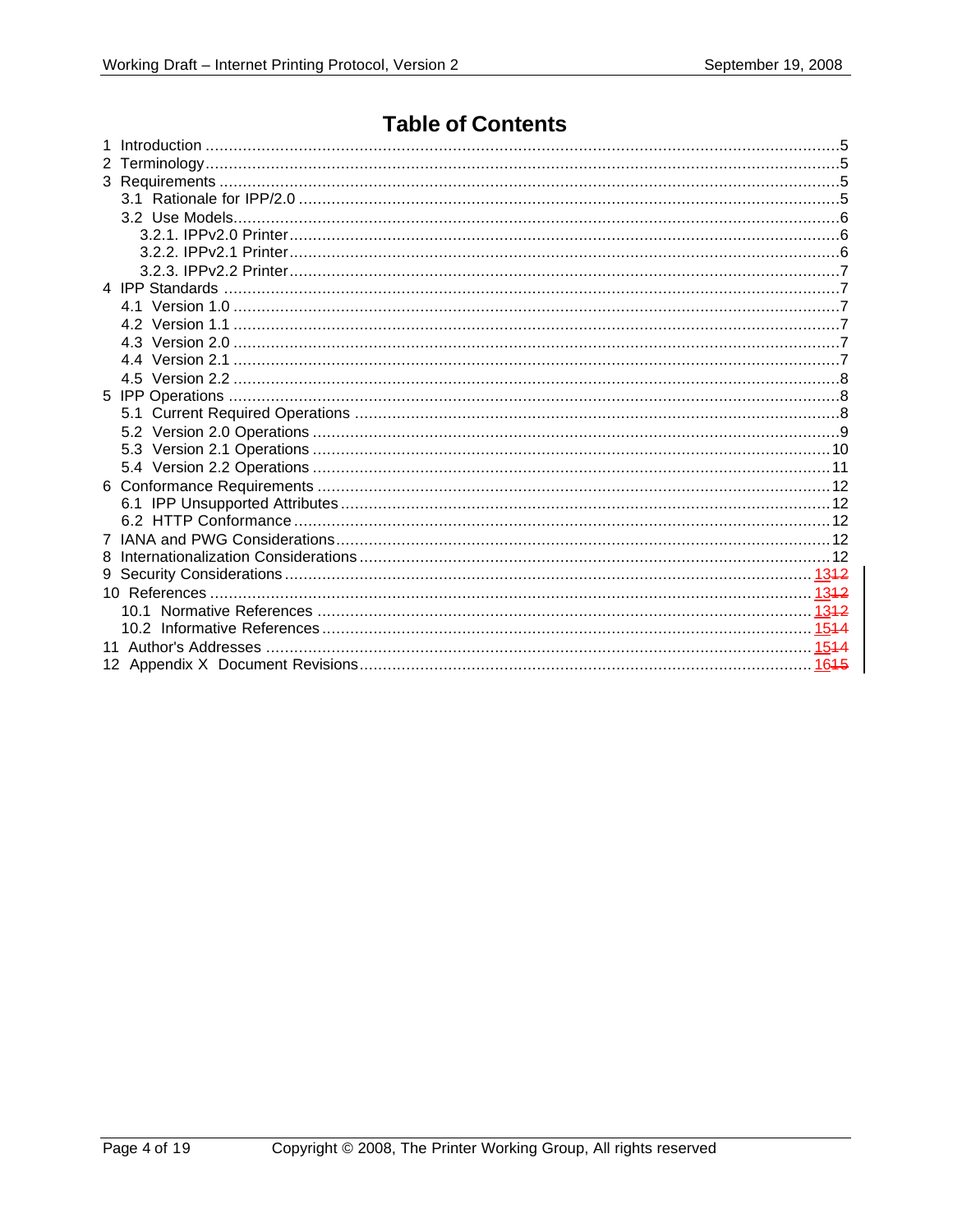# **1 Introduction**

The original IPP 1.0 protocol specifications, [RFC2565] and [RFC 2566], were published by the IETF in April 1999. The subsequent IPP 1.1 protocol specifications, [RFC2910] and [RFC2911], followed in September 2000. Since the release of IPP 1.1, an additional 15 IPP extension specifications have been published. Seven of these extension specifications were published by the IETF and the remaining eight were published as PWG/ISTO specifications.

The purpose of this document is to provide a single reference to all the existing IPP specifications and to define a new set of IPP versions to provide a simple reference to the capabilities of an IPP printer relative to the support of the printer to the IPP extension specifications. The classification of interoperable function sets are defined in section 2, Terminology.

# **2 Terminology**

This section defines the following terms that are used throughout this document:

Capitalized terms, such as MUST, MUST NOT, REQUIRED, SHOULD, SHOULD NOT, MAY, NEED NOT, and OPTIONAL, have special meaning relating to conformance as defined in RFC 2119 [RFC2119]. If an implementation supports an IPP version defined in this document, then these terms apply; otherwise, they do not. These terms define conformance to this document only; they do not affect conformance to other documents, unless explicitly stated otherwise.

**IPPv2.0** – This IPP function set definition is guided by an environment where a small number of users are normally physically located very close to the device. The device is typically a low speed printer or MFD with a limited feature set geared to the requirements of a small group of users. Routine maintenance, such as loading paper and clearing paper jams, is usually performed by the current user. The configuration of the printer for special jobs, such as the need for a unique paper size or color, is also handled by the user requiring the configuration.

**IPPv2.1** – This IPP function set definition is guided by an environment with more users, and devices with higher speed, and higher duty cycle rating than a IPPv2.0 Printer, but the primary difference is in the features, location, and maintenance of the device. A IPPv2.1 printer is normally located in a central location with most users not physically close. The user's access to the printer may be limited and maintenance is only performed by assigned personnel. Features such as paper size and type are normally fixed and not easily modified for special use. IPPv2.1 printers tend to have more post-processing features, such as punching, folding, stapling, etc., than IPPv2.0 printers.

**IPPv2.2** – This IPP function set definition is guided by an environment with high speed and a very high duty cycle devices compared to the IPPv2.0 and IPPv2.1. One example of this environment is a data center where jobs are centrally scheduled rather than sent ad-hoc from a group of users. This class of printer is expected to consume significantly more supplies such as paper, toner, etc, and memory capacity than the other classes.

# **3 Requirements**

### **3.1 Rationale for IPP/2.0**

The Printer MIB v2 [RFC3805] and Port Monitor MIB [PWG5107.1] define:

- (a) Model of Print Devices
- (b) Operations for Print Devices
	- prtGeneralReset
	- prtConsoleDisable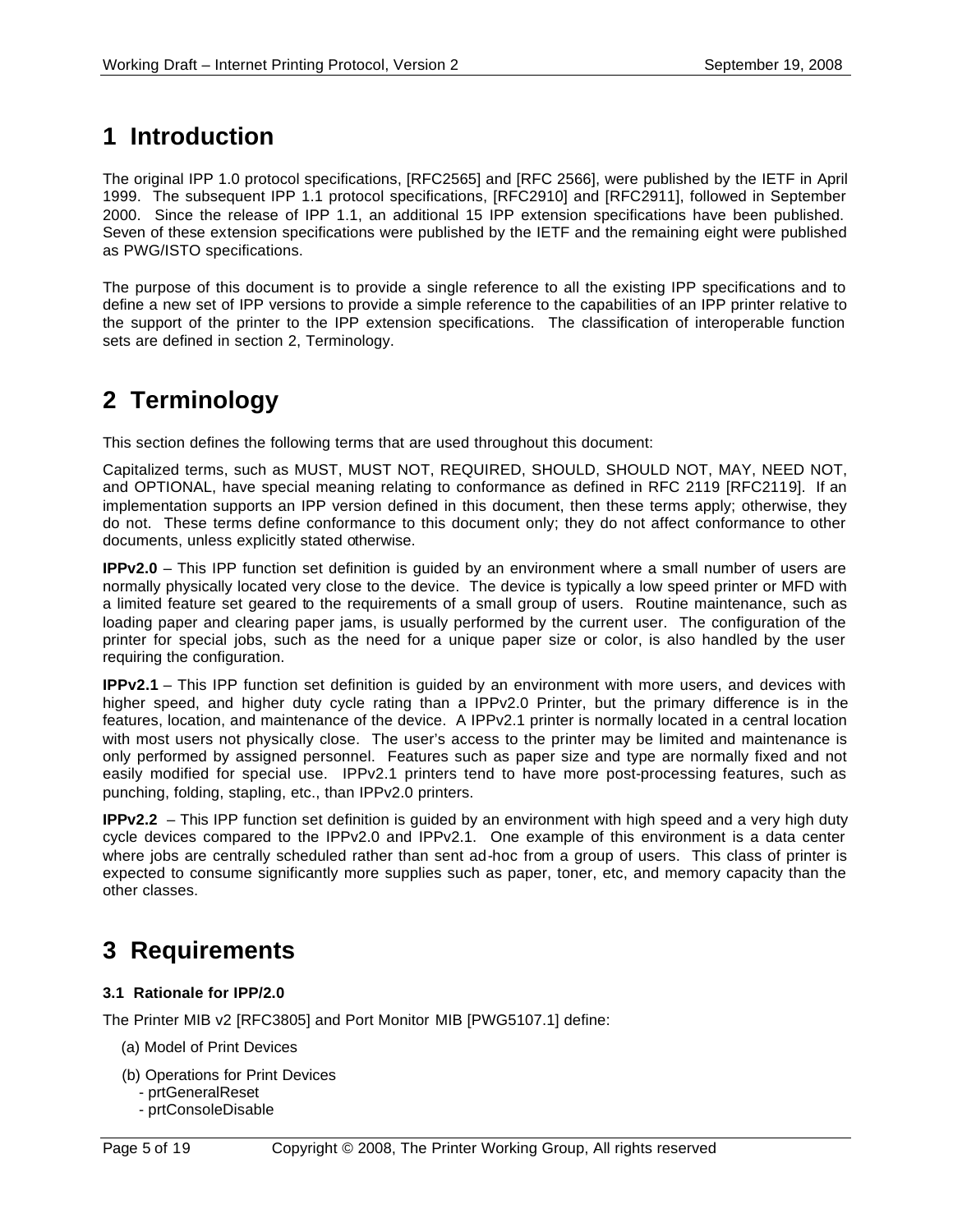- (c) Groups of simple attributes for Print Devices
	- prtInputTable --> prtInputName
	- ppmPortTable --> ppmPortServiceNameOrURI
- (d) Conformance requirements for implementations of Printer MIB v2 and Port Monitor MIB

The IPP/1.1 Model and Semantics [RFC2911] defines:

- (a) Model of Print Services, Print Devices, and Print Jobs
- (b) Operations for Print Services and Print Jobs
	- Pause-Printer
	- Print-Job
- (c) Attributes for Print Services and Print Jobs
	- printer-location
	- job-id
- (d) Conformance requirements for implementations of IPP/1.1

The IPP/1.1 Encoding and Transport [RFC2910] defines:

- (a) Protocol Bindings for IPP/1.1
	- HTTP with optional upgrade to TLS
- (b) Mappings of operations for Print Services and Print Jobs.
- (c) Conformance requirements for implementations of IPP/1.1

Later IETF and PWG standards-track specifications defined 14 IPP/1.1 extensions including:

- (a) New operations
	- Set-Printer-Attributes [RFC3380]
	- Resume-Job [RFC3998]
- (b) New attribute syntaxes - collection [RFC3382]
- (c) New objects
	- Subscription [RFC3995]
	- Document [PWG5100.5]

Current printers often support functionality standardized in these IPP/1.1 extensions (in a proprietary manner). In order to support user requirements for advanced printing functionality, there is a clear need to standardize profiles of these IPP/1.1 extensions for reliable interoperability and to encourage adoption of IPP-based infrastructure.

### **3.2 Use Models**

See the guiding principles of IPPv2.0, IPPv2.1, and IPPv2.2 function sets in section 2, Terminology.

#### **3.2.1. IPPv2.0 Printer**

Alice, Bob, and Charlie are graphic artists who share a printer down the hall. They all load paper when needed. Alice and Bob have convinced Charlie that he should load the toner cartridges. But they do use many paper sizes - they need PWG Media Standardized Names [PWG5101.1] used in the IPP 'media' attribute. And they print lots of thumbnails of graphic images - they need standard IPP document formats.

#### **3.2.2. IPPv2.1 Printer**

Joe and his colleagues send large documents to a printer in a building across the street in a 'glasshouse' with some web servers.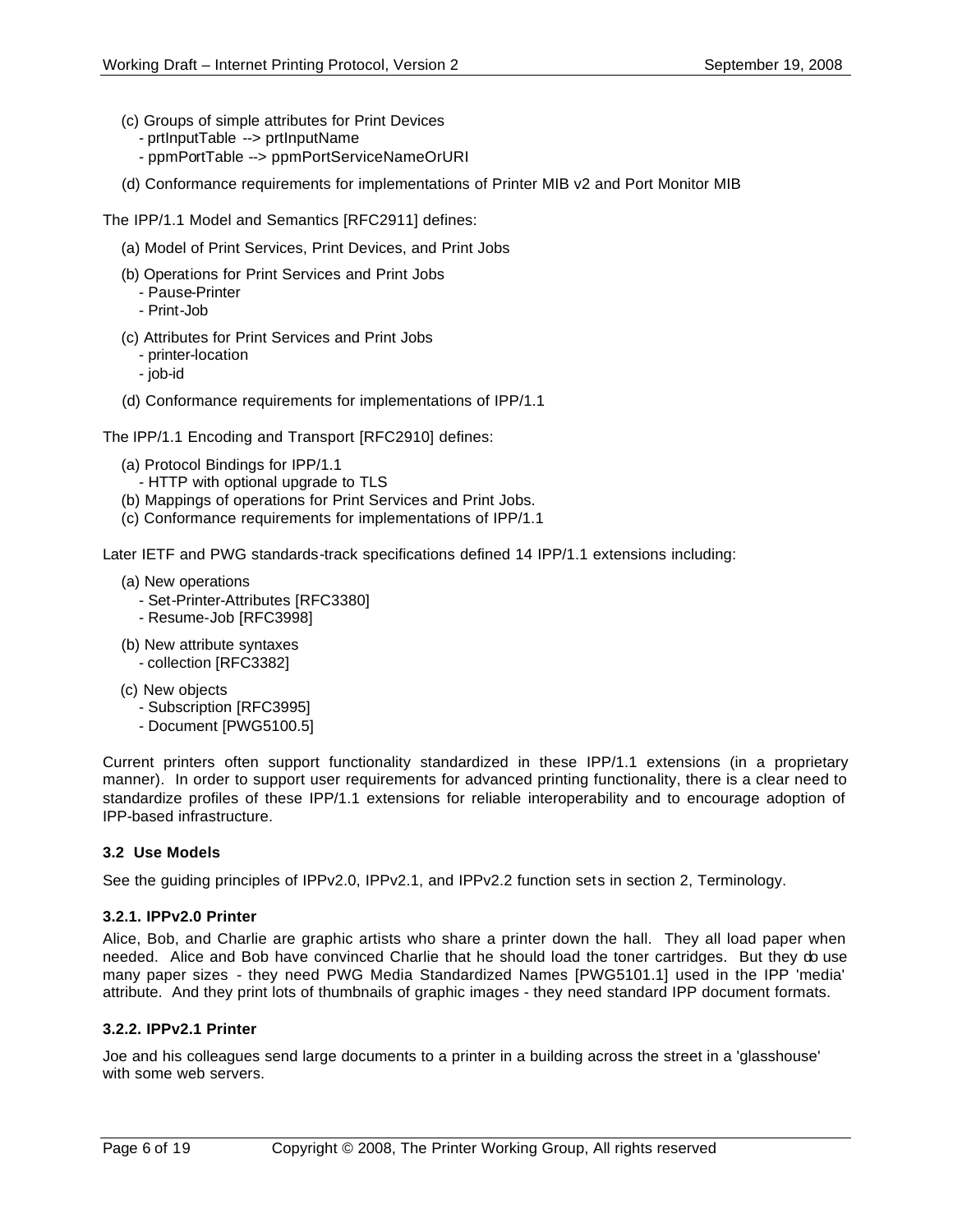Both Joe and the operator Sue in the glasshouse manage lots of jobs - they need to hold and release jobs. Joe wants to keep track of his jobs - he needs to subscribe for job events.

Sue is expected to manage several printers - she needs to enable and disable printers (i.e., enable/disable accepting new jobs over input channels).

#### **3.2.3. IPPv2.2 Printer**

Louise works in Accounting for a big wholesaler in Kansas City. She sends variable data jobs (e.g., different user names, user addresses, and balance owed amounts formatted onto a pre-printed form) to a printer in Chicago.

Her friend Sam is a night-shift operator in Chicago. Sam has to make sure that job resources (e.g., the preprinted forms for Louise's jobs) are loaded when needed - he often needs to pause the printer after the current job.

## **4 IPP Standards**

This section defines the IPP standards supported at each IPP version level. Each version level must support the complete required functionality of all lower versions.

#### **4.1 Version 1.0**

RFC 2565 Internet Printing Protocol/1.0: Encoding and Transport (April 1999)

RFC 2566 Internet Printing Protocol/1.0: Model and Semantics (April 1999)

#### **4.2 Version 1.1**

The version 1.1 documents supersede and obsolete the IPP version 1.0 protocol specifications.

RFC 2910 Internet Printing Protocol/1.1: Encoding and Transport (September 2000)

RFC 2911 Internet Printing Protocol/1.1: Model and Semantics (September 2000)

RFC 3510 Internet Printing Protocol: IPP URL Scheme (April 2003)

#### **4.3 Version 2.0**

The IPPv2.0 printer shall support the IPP specifications defined for IPPv1.1 plus the following.

PWG 5100.1 Internet Printing Protocol: "finishings" attribute values extension (February 2001)

PWG 5100.2 Internet Printing Protocol: "output-bin" attribute extension (February 2001)

PWG 5101.1 PWG Standard for Media Size Names (February 2002)

#### **4.4 Version 2.1**

The IPPv2.1 printer shall support the IPP specifications defined for IPPv2.0 plus the following.

RFC 3380 Internet Printing Protocol: Job and Printer Set Operations (September 2002)

RFC 3381 Internet Printing Protocol: Job Progress Attributes (September 2002)

RFC 3382 The 'collection' Attribute Syntax (September 2002)

RFC 3995 Internet Printing Protocol: Event Notifications and Subscriptions (March 2005)

RFC 3996 Internet Printing Protocol: The 'ippget' Delivery Method for Event Notifications (March 2005)

RFC 3998 Internet Printing Protocol: Job and Printer Administrative Operations (March 2005)

PWG 5100.7 Internet Printing Protocol: Job Extensions (October 2003)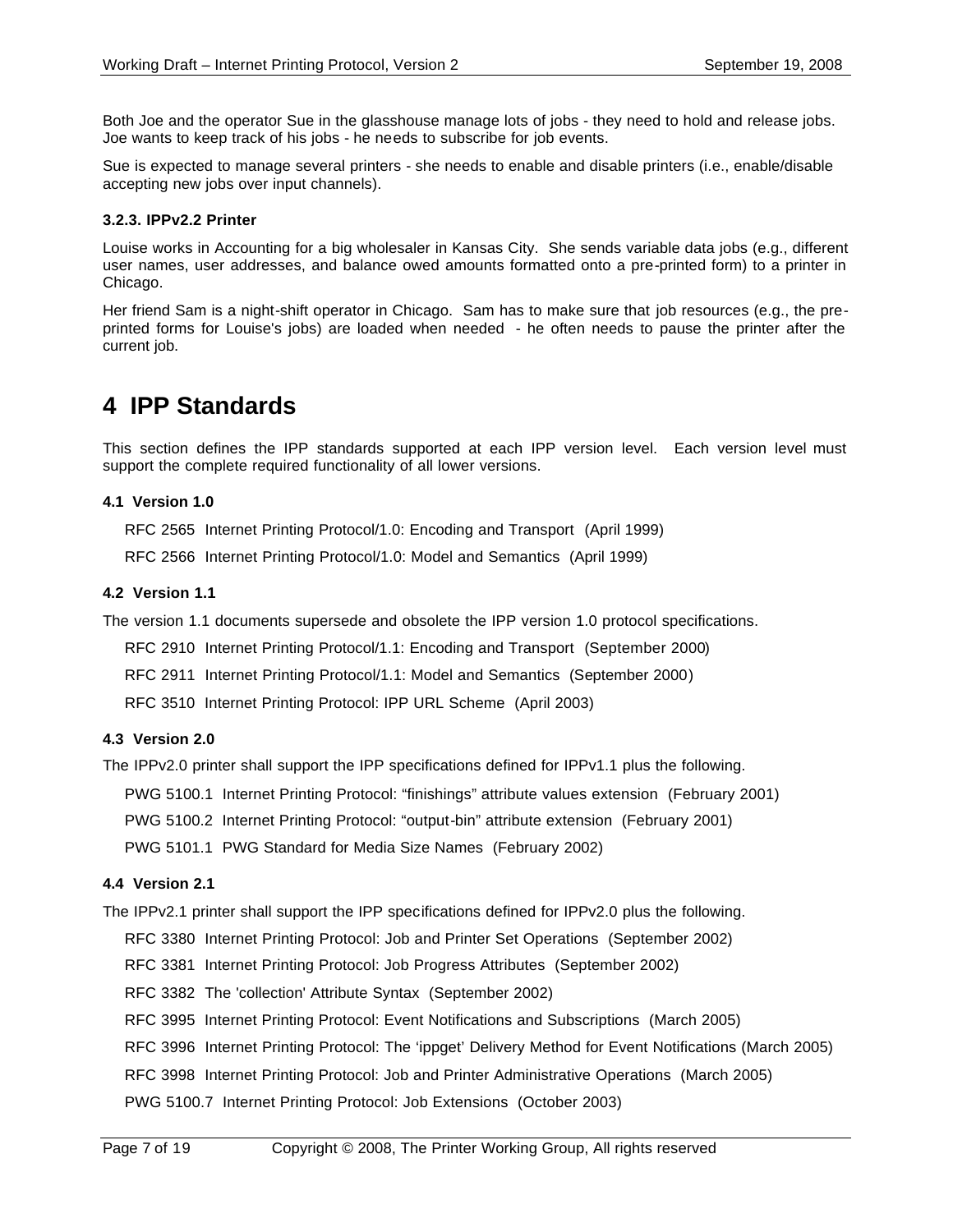#### **4.5 Version 2.2**

The IPPv2.2 printer shall support the IPP specifications defined for IPPv2.1 plus the following.

- PWG 5100.3 Internet Printing Protocol: Production Printing Attributes Set 1 (February 2001)
- PWG 5100.5 Internet Printing Protocol: Document Object (October 2003)
- PWG 5100.6 Internet Printing Protocol: Page Overrides (October 2003)
- PWG 5100.8 Internet Printing Protocol: "-actual" Attributes (March 2003)

# **5 IPP Operations**

IPP version 2.X also defines specific support requirements for the IPP Operations defined in the various IPP specifications. Many IPP Operations are currently defined in their source specifications as optional and, if they were to remain optional, the desired interoperability would not be achieved. This section defines the support requirements for each currently optional IPP Operation based upon the associated group.

#### **5.1 Current Required Operations**

The following IPP Operations are specified as required in their respective defining documents. For IPPv2.X implementations, these operations shall also be required if the defining specification is included in the specific 2.X version implemented.

| <b>Code</b> | <b>Operation Name</b>        | <b>Source</b>   |
|-------------|------------------------------|-----------------|
| 0x0002      | Print-Job                    | <b>RFC 2911</b> |
| 0x0004      | Validate-Job                 | <b>RFC 2911</b> |
| 0x0008      | Cancel-Job                   | <b>RFC 2911</b> |
| 0x0009      | Get-Job-Attributes           | <b>RFC 2911</b> |
| 0x000A      | Get-Jobs                     | <b>RFC 2911</b> |
| 0x000B      | Get-Printer-Attributes       | <b>RFC 2911</b> |
| 0x0016      | Create-Printer-Subscriptions | <b>RFC 3995</b> |
| 0x0018      | Get-Subscription-Attributes  | <b>RFC 3995</b> |
| 0x0019      | Get-Subscriptions            | <b>RFC 3995</b> |
| 0x001A      | Renew-Subscription           | <b>RFC 3995</b> |
| 0x001B      | Cancel-Subscription          | <b>RFC 3995</b> |
| 0x001C      | Get-Notifications            | <b>RFC 3996</b> |
| 0x0033      | Cancel-Document              | PWG 5100.5      |
| 0x0034      | Get-Document-Attributes      | PWG 5100.5      |
| 0x0035      | Get-Documents                | PWG 5100.5      |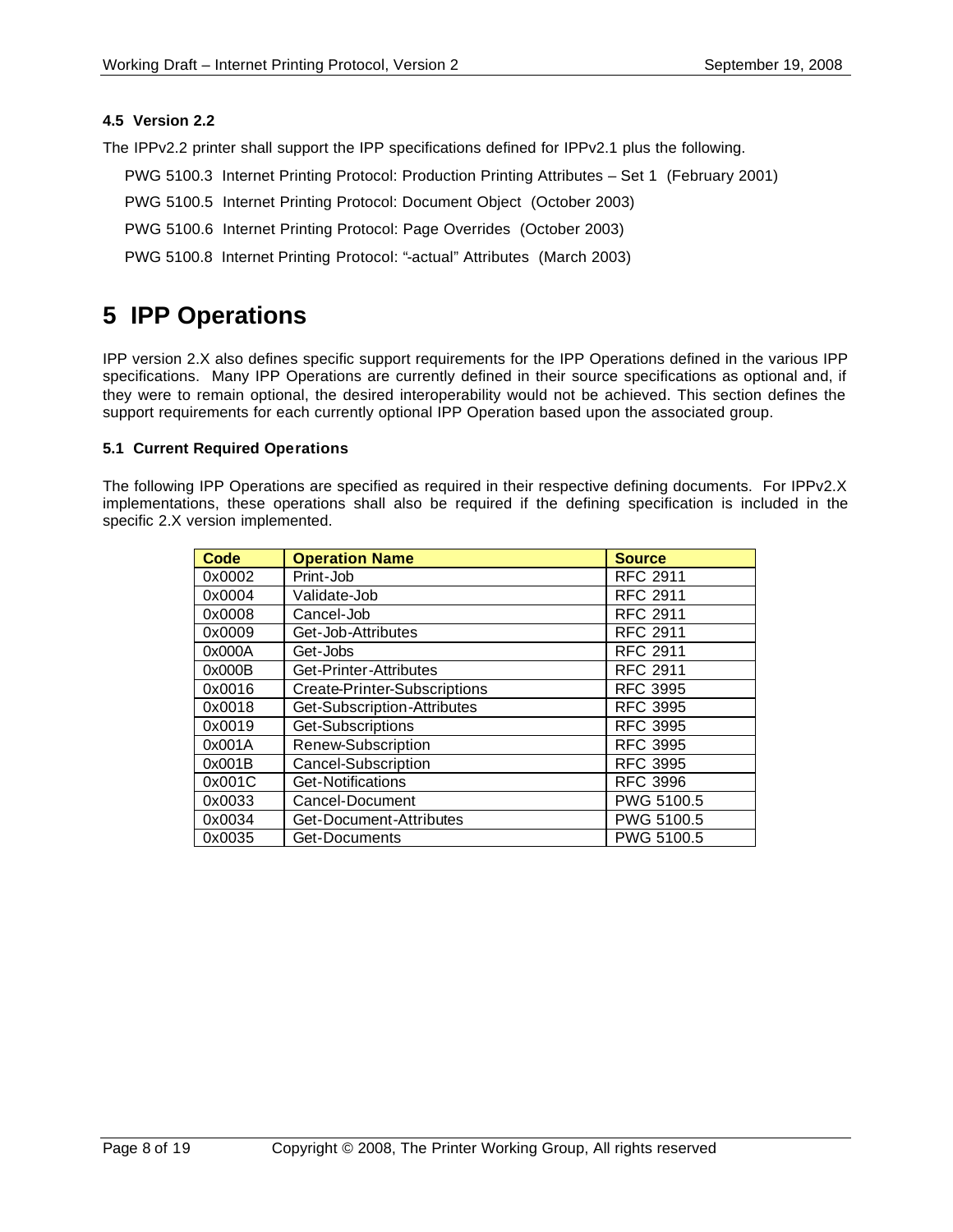### **5.2 Version 2.0 Operations**

The following IPP Operations are included in the defining documents for IPPv2.0. The required support for each IPP Operation in a V2.0 implementation is defined as follows. Note that a V2.0 implementation may also include support for additional IPP operations other than specified in this list.

| <b>Code</b> | <b>Operation Name</b>  | <b>Source</b>   | <b>Support</b> |
|-------------|------------------------|-----------------|----------------|
| 0x0002      | Print-Job              | <b>RFC 2911</b> | required       |
| 0x0003      | Print-URI              | <b>RFC 2911</b> | optional       |
| 0x0004      | Validate-Job           | <b>RFC 2911</b> | required       |
| 0x0005      | Create-Job             | <b>RFC 2911</b> | optional       |
| 0x0006      | Send-Document          | <b>RFC 2911</b> | optional       |
| 0x0007      | Send-URI               | <b>RFC 2911</b> | optional       |
| 0x0008      | Cancel-Job             | <b>RFC 2911</b> | required       |
| 0x0009      | Get-Job-Attributes     | <b>RFC 2911</b> | required       |
| 0x000A      | Get-Jobs               | <b>RFC 2911</b> | required       |
| 0x000B      | Get-Printer-Attributes | <b>RFC 2911</b> | required       |
| 0x000C      | Hold-Job               | <b>RFC 2911</b> | optional       |
| 0x000D      | Release-Job            | <b>RFC 2911</b> | optional       |
| 0x000E      | Restart-Job            | <b>RFC 2911</b> | optional       |
| 0x0010      | Pause-Printer          | <b>RFC 2911</b> | optional       |
| 0x0011      | Resume-Printer         | <b>RFC 2911</b> | optional       |
| 0x0012      | Purge-Jobs             | <b>RFC 2911</b> | optional       |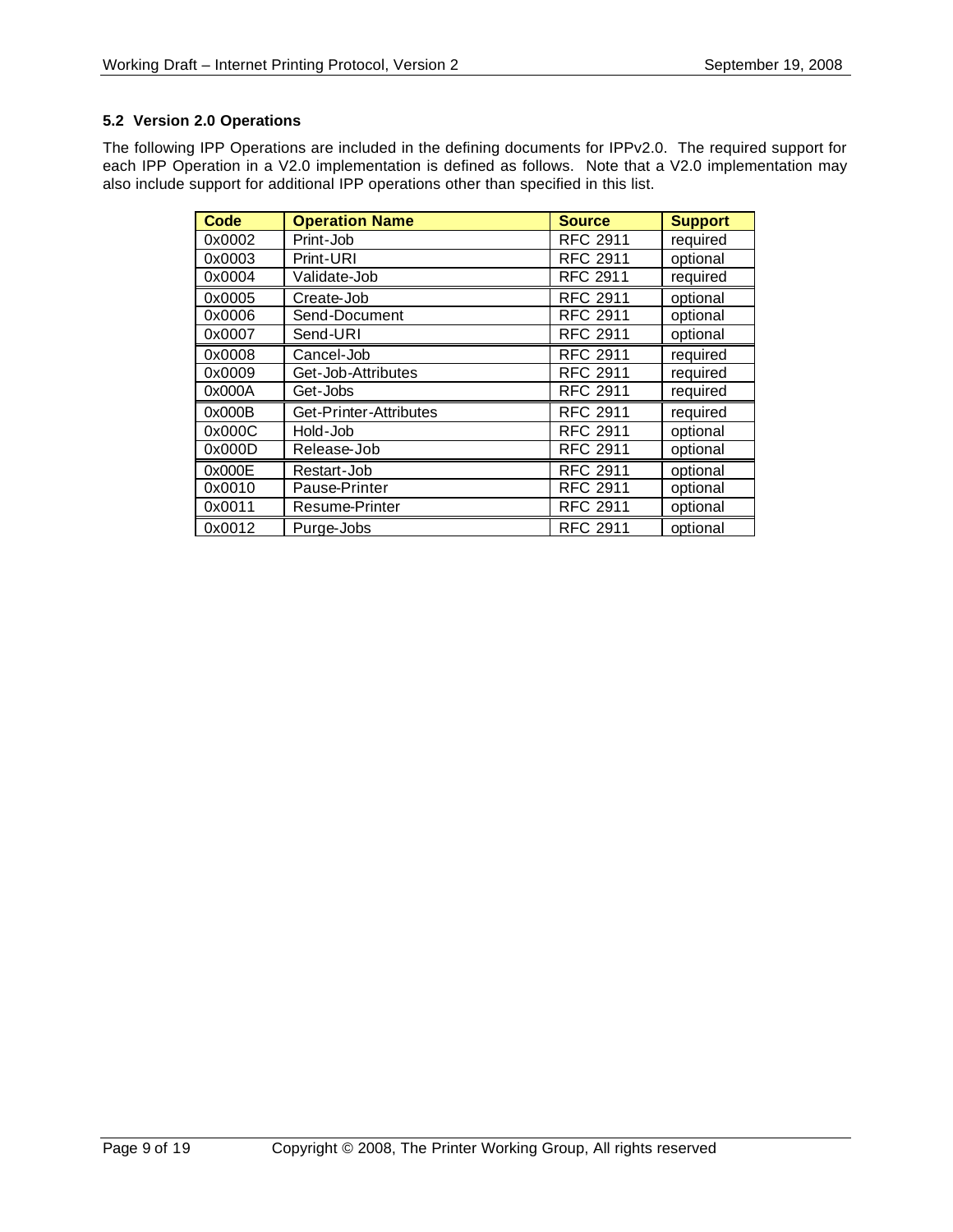### **5.3 Version 2.1 Operations**

The following IPP Operations are included in the defining documents for IPPv2.1. The required support for each IPP Operation in a V2.1 implementation is defined as follows. Note that a V2.1 implementation may also include support for additional IPP operations other than specified in this list.

| <b>Code</b> | <b>Operation Name</b>           | <b>Source</b>   | <b>Support</b> |
|-------------|---------------------------------|-----------------|----------------|
| 0x0002      | Print-Job                       | <b>RFC 2911</b> | required       |
| 0x0003      | Print-URI                       | <b>RFC 2911</b> | optional       |
| 0x0004      | Validate-Job                    | <b>RFC 2911</b> | required       |
| 0x0005      | Create-Job                      | <b>RFC 2911</b> | required       |
| 0x0006      | Send-Document                   | <b>RFC 2911</b> | required       |
| 0x0007      | Send-URI                        | <b>RFC 2911</b> | optional       |
| 0x0008      | Cancel-Job                      | <b>RFC 2911</b> | required       |
| 0x0009      | Get-Job-Attributes              | <b>RFC 2911</b> | required       |
| 0x000A      | Get-Jobs                        | <b>RFC 2911</b> | required       |
| 0x000B      | Get-Printer-Attributes          | <b>RFC 2911</b> | required       |
| 0x000C      | Hold-Job                        | <b>RFC 2911</b> | required       |
| 0x000D      | Release-Job                     | <b>RFC 2911</b> | required       |
| 0x000E      | Restart-Job                     | <b>RFC 2911</b> | required       |
| 0x0010      | Pause-Printer                   | <b>RFC 2911</b> | required       |
| 0x0011      | Resume-Printer                  | <b>RFC 2911</b> | required       |
| 0x0012      | Purge-Jobs                      | <b>RFC 2911</b> | required       |
| 0x0013      | Set-Printer-Attributes          | <b>RFC 3380</b> | required       |
| 0x0014      | Set-Job-Attributes              | <b>RFC 3380</b> | required       |
| 0x0015      | Get-Printer-Supported-Values    | <b>RFC 3380</b> | required       |
| 0x0016      | Create-Printer-Subscriptions    | <b>RFC 3995</b> | required       |
| 0x0017      | Create-Job-Subscriptions        | <b>RFC 3995</b> | optional       |
| 0x0018      | Get-Subscription-Attributes     | <b>RFC 3995</b> | required       |
| 0x0019      | Get-Subscriptions               | <b>RFC 3995</b> | required       |
| 0x001A      | Renew-Subscription              | <b>RFC 3995</b> | required       |
| 0x001B      | Cancel-Subscription             | <b>RFC 3995</b> | required       |
| 0x001C      | Get-Notifications               | <b>RFC 3995</b> | required       |
| 0x0022      | Enable-Printer                  | <b>RFC 3998</b> | required       |
| 0x0023      | Disable-Printer                 | <b>RFC 3998</b> | required       |
| 0x0024      | Pause-Printer-After-Current-Job | <b>RFC 3998</b> | optional       |
| 0x0025      | Hold-New-Jobs                   | <b>RFC 3998</b> | optional       |
| 0x0026      | Release-Held-New-Jobs           | <b>RFC 3998</b> | optional       |
| 0x0027      | Deactivate-Printer              | <b>RFC 3998</b> | optional       |
| 0x0028      | Activate-Printer                | <b>RFC 3998</b> | optional       |
| 0x0029      | Restart-Printer                 | <b>RFC 3998</b> | optional       |
| 0x002A      | Shutdown-Printer                | <b>RFC 3998</b> | optional       |
| 0x002B      | Startup-Printer                 | RFC 3998        | optional       |
| 0x002C      | Reprocess-Job                   | <b>RFC 3998</b> | optional       |
| 0x002D      | Cancel-Current-Job              | <b>RFC 3998</b> | optional       |
| 0x002E      | Suspend-Current-Job             | <b>RFC 3998</b> | optional       |
| 0x002F      | Resume-Job                      | <b>RFC 3998</b> | optional       |
| 0x0030      | Promote-Job                     | <b>RFC 3998</b> | optional       |
| 0x0031      | Schedule-Job-After              | <b>RFC 3998</b> | optional       |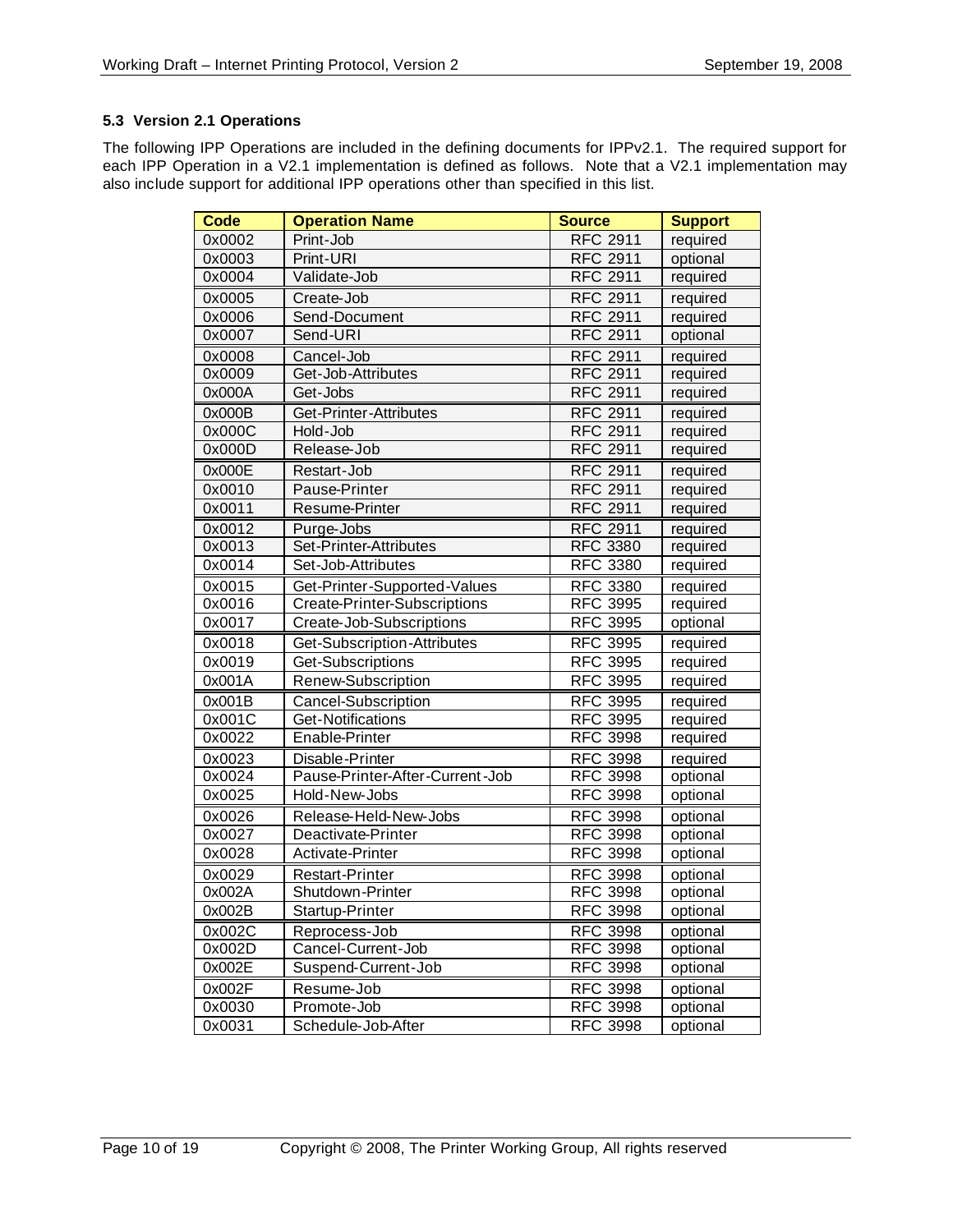## **5.4 Version 2.2 Operations**

The following IPP Operations are included in the defining documents for IPPv2.2. The required support for each IPP Operation in a V2.2 implementation is defined as follows.

| <b>Code</b> | <b>Operation Name</b>           | <b>Source</b>   | <b>Support</b> |
|-------------|---------------------------------|-----------------|----------------|
| 0x0002      | Print-Job                       | <b>RFC 2911</b> | required       |
| 0x0003      | Print-URI                       | <b>RFC 2911</b> | optional       |
| 0x0004      | Validate-Job                    | <b>RFC 2911</b> | required       |
| 0x0005      | Create-Job                      | <b>RFC 2911</b> | required       |
| 0x0006      | Send-Document                   | <b>RFC 2911</b> | required       |
| 0x0007      | Send-URI                        | <b>RFC 2911</b> | optional       |
| 0x0008      | Cancel-Job                      | <b>RFC 2911</b> | required       |
| 0x0009      | Get-Job-Attributes              | <b>RFC 2911</b> | required       |
| 0x000A      | Get-Jobs                        | <b>RFC 2911</b> | required       |
| 0x000B      | Get-Printer-Attributes          | <b>RFC 2911</b> | required       |
| 0x000C      | Hold-Job                        | <b>RFC 2911</b> | required       |
| 0x000D      | Release-Job                     | <b>RFC 2911</b> | required       |
| 0x000E      | Restart-Job                     | <b>RFC 2911</b> | required       |
| 0x0010      | Pause-Printer                   | <b>RFC 2911</b> | required       |
| 0x0011      | Resume-Printer                  | <b>RFC 2911</b> | required       |
| 0x0012      | Purge-Jobs                      | <b>RFC 2911</b> | required       |
| 0x0013      | Set-Printer-Attributes          | <b>RFC 3380</b> | required       |
| 0x0014      | Set-Job-Attributes              | <b>RFC 3380</b> | required       |
| 0x0015      | Get-Printer-Supported-Values    | <b>RFC 3380</b> | required       |
| 0x0016      | Create-Printer-Subscriptions    | <b>RFC 3995</b> | required       |
| 0x0017      | Create-Job-Subscriptions        | <b>RFC 3995</b> | optional       |
| 0x0018      | Get-Subscription-Attributes     | <b>RFC 3995</b> | required       |
| 0x0019      | Get-Subscriptions               | <b>RFC 3995</b> | required       |
| 0x001A      | Renew-Subscription              | <b>RFC 3995</b> | required       |
| 0x001B      | Cancel-Subscription             | <b>RFC 3995</b> | required       |
| 0x001C      | Get-Notifications               | <b>RFC 3995</b> | required       |
| 0x0022      | Enable-Printer                  | <b>RFC 3998</b> | required       |
| 0x0023      | Disable-Printer                 | <b>RFC 3998</b> | required       |
| 0x0024      | Pause-Printer-After-Current-Job | <b>RFC 3998</b> | required       |
| 0x0025      | Hold-New-Jobs                   | <b>RFC 3998</b> | required       |
| 0x0026      | Release-Held-New-Jobs           | <b>RFC 3998</b> | required       |
| 0x0027      | Deactivate-Printer              | <b>RFC 3998</b> | required       |
| 0x0028      | Activate-Printer                | <b>RFC 3998</b> | required       |
| 0x0029      | <b>Restart-Printer</b>          | <b>RFC 3998</b> | required       |
| 0x002A      | Shutdown-Printer                | <b>RFC 3998</b> | required       |
| 0x002B      | Startup-Printer                 | <b>RFC 3998</b> | required       |
| 0x002C      | Reprocess-Job                   | <b>RFC 3998</b> | optional       |
| 0x002D      | Cancel-Current-Job              | <b>RFC 3998</b> | required       |
| 0x002E      | Suspend-Current-Job             | <b>RFC 3998</b> | required       |
| 0x002F      | Resume-Job                      | <b>RFC 3998</b> | required       |
| 0x0030      | Promote-Job                     | <b>RFC 3998</b> | required       |
| 0x0031      | Schedule-Job-After              | <b>RFC 3998</b> | required       |
| 0x0033      | Cancel-Document                 | PWG 5100.5      | required       |
| 0x0034      | Get-Document-Attributes         | PWG 5100.5      | required       |
| 0x0035      | Get-Documents                   | PWG 5100.5      | required       |
| 0x0036      | Delete-Document                 | PWG 5100.5      | required       |
| 0x0037      | Set-Document-Attributes         | PWG 5100.5      | required       |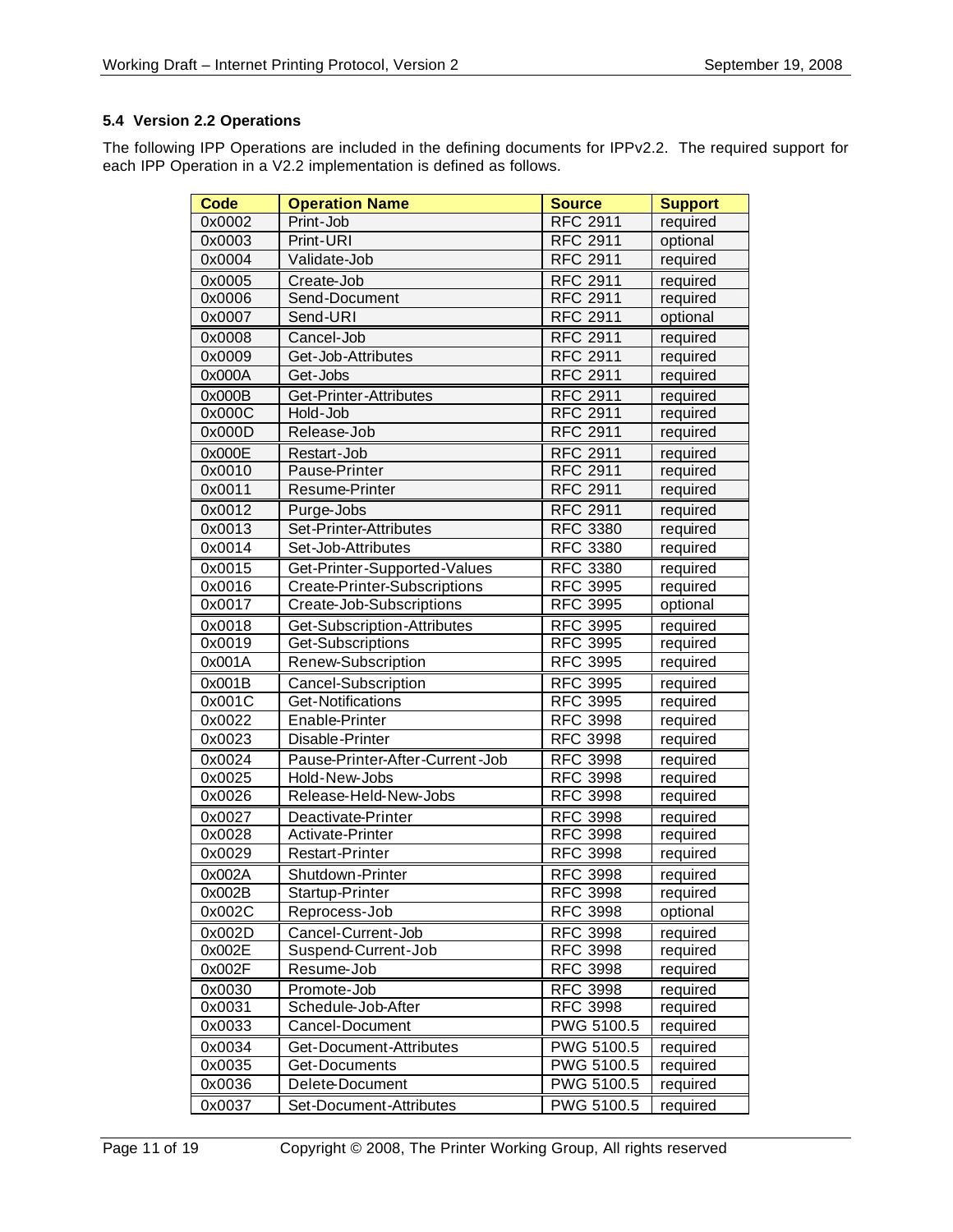# **6 Conformance Requirements**

### **6.1 IPP Unsupported Attributes**

The current IPP specification [RFC2911] requires that IPP attributes received, that are not supported or not understood, are to be processed according to the defined procedures, and an appropriate status code returned. Many implementations historically have not conformed to this requirement, causing communication problems and failed printing.

To claim compliance with any of the IPPv2 versions, an implementation MUST correctly process attributes, values, or groups that are not supported per RFC 2911, sections 3.1.7, 3.1.8, 3.2.1.2, 3.3.5.1, 3.3.7.1, 4.1.2.3, and 13.1.2.2, including collection attributes as defined in RFC 3382, section 7.

For example, implementations MUST support reading the IPP noValue tag as a valid value for an attribute that normally would be encoded as an enum, integer, name, or keyword value tag. Similarly, implementations MUST correctly process (or ignore) collection values as defined by RFC 3382, even if the implementation does not support the media-col attribute itself.

#### **6.2 HTTP Conformance**

The current IPP specification [RFC2911] requires transport over HTTP/1.1 as defined in RFC 2616. Many implementations historically have not used a HTTP/1.1 transport or provided complete HTTP/1.1 support.

To claim compliance with any of the IPPv2 versions, an implementation MUST support the complete HTTP/1.1 protocol as defined in RFC 2616, including chunking as defined in section 3.6.1 and the Expect header as defined in section 5.3.

In addition, implementations supporting TLS encryption MUST support the HTTP Upgrade protocol as defined in RFC 2817.

## **7 IANA and PWG Considerations**

This section contains the exact registration information for IANA to update the procedures defined in TBD.

The following new keyword values are defined for the ipp\_versions\_supported attribute [RFC2911]:

- '2.0': Meets all the conformance requirements of IPP version 2.0, as specified in this document, in addition to the requirements for IPP 1.1 as specified in RFC 2911 [RFC2911] and RFC 2910 [RFC2910].
- '2.1': Meets all the conformance requirements of IPP version 2.1, as specified in this document, in addition to the requirements for IPP 2.0 as specified above.
- '2.2': Meets all the conformance requirements of IPP version 2.2, as specified in this document, in addition to the requirements for IPP 2.1 as specified above.

## **8 Internationalization Considerations**

In addition to the internationalization requirements in the referenced IPP specifications, it is strongly recommended the inclusion of Network Unicode [RFC5198] to provide support of multiple languages.

For interoperability and basic support for multiple languages, IPP/1.1 conforming Printer implementations MUST support the UTF-8 [RFC3629] encoding of Unicode [UNICODE] [ISO10646].

For interoperability and best practice support for multiple languages, IPP/2.0 conforming Printer implementations SHOULD support Network Unicode [RFC5198] - which REQUIRES transmission of wellformed UTF-8 strings and RECOMMENDS transmission of normalized UTF-8 strings in Normalization Form C (NFC) [UAX15].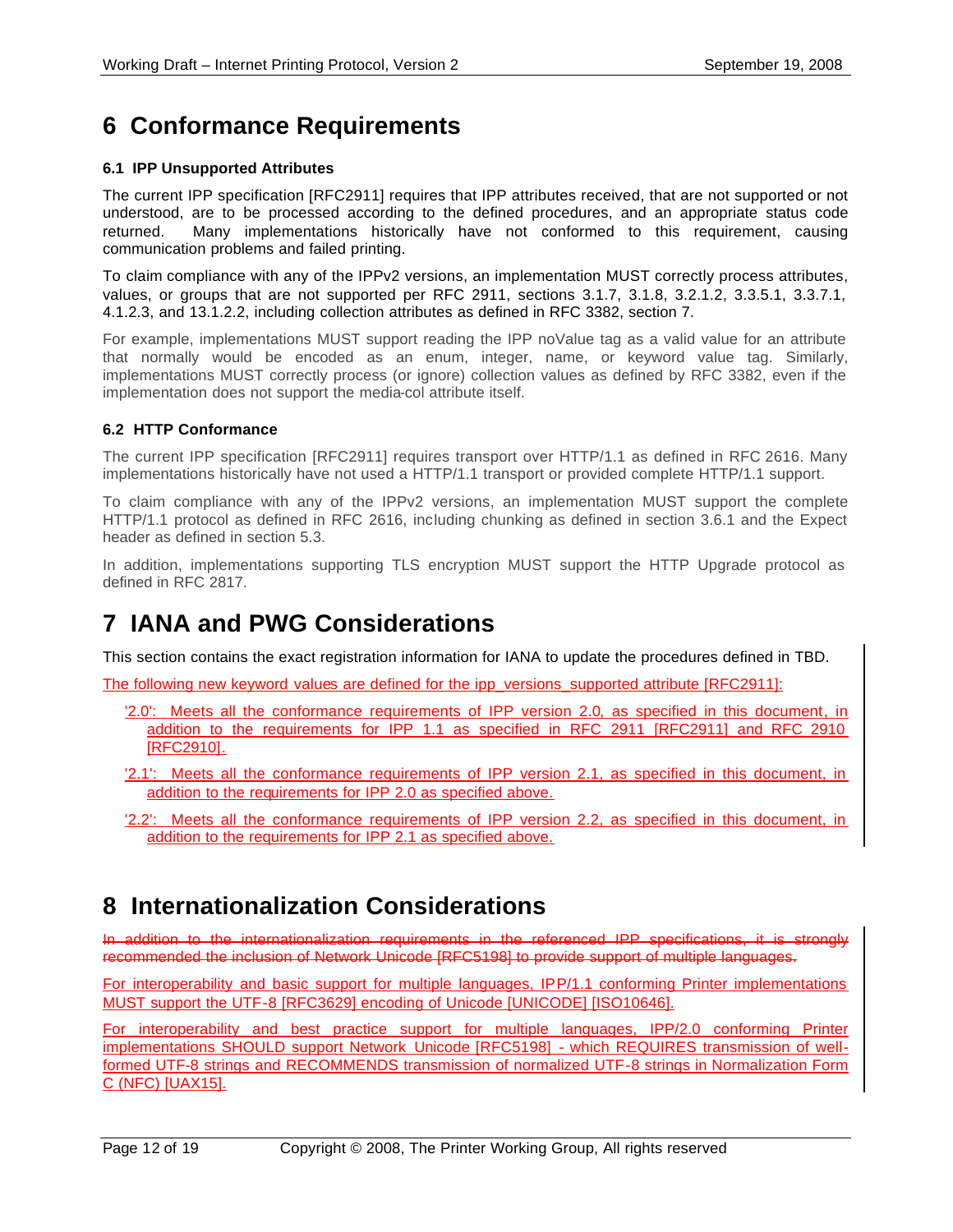NFC is defined as the result of performing Canonical Decomposition (into base characters and combining marks) followed by Canonical Composition (into canonical composed characters wherever Unicode has assigned them).

NOTE WELL - Performing normalization on UTF-8 strings received from IPP clients and subsequently storing the results (e.g., in IPP Job objects) could cause false negatives in IPP client searches and failed access (e.g., to IPP Printers with percent-encoded UTF -8 URIs now 'hidden').

# **9 Security Considerations**

For interoperability and basic support for security, IPP/1.1 conforming Printer implementations SHOULD support TLS/1.0 [RFC2246] with a mandatory cipher suite of LS\_DHE\_DSS\_WITH\_3DES\_EDE\_CBC\_SHA.

For interoperability and better support for security, IPP/2.0 conforming Printer implementations SHOULD support TLS/1.1 [RFC4346] with a mandatory cipher suite of TLS\_RSA\_WITH\_3DES\_EDE\_CBC\_SHA.

For interoperability and best practice for security, IPP/2.1 conforming Printer implementations SHOULD support TLS/1.2 [RFC5246] with a mandatory cipher suite of TLS\_RSA\_WITH\_AES\_128\_CBC\_SHA.

For interoperability and best practice for security, IPP/2.2 conforming Printer implementations MUST support TLS/1.2 [RFC5246] with a mandatory cipher suite of TLS\_RSA\_WITH\_AES\_128\_CBC\_SHA.

TBD

## **10 References**

#### **10.1 Normative References**

#### [RFC2119]

Key words for use in RFCs to Indicate Requirement Levels, RFC 2119, Bradner. March 1997.

[RFC2246] T.Dierks, C. Allen, "Transport Layer Security 1.0", RFC 2246, January 1999, http://www.ietf.org/rfc/rfc2246.txt

#### [RFC2616]

Hypertext Transfer Protocol -- HTTP/1.1. R. Fielding, J. Gettys, J. Mogul, H. Frystyk, L. Masinter, P. Leach, T. Berners-Lee. June 1999.

#### [RFC2817]

Upgrading to TLS Within HTTP/1.1. R. Khare, S. Lawrence. May 2000.

#### [RFC2910]

R. Herriot, S. Butler, P. Moore, R. Tuner, J. Wenn "Internet Printing Protocol/1.1: Encoding and Transport", RFC 2910, September, 2000.

#### [RFC2911]

R. deBry, T. Hastings, R. Herriot, S. Isaacson, P. Powell, "Internet Printing Protocol/1.1: Model and Semantics", RFC 2911, September, 2000.

<sup>[</sup>ISO10646] "Information Technology - Universal Multiple-octet Coded Character Set (UCS)", ISO/IEC Standard 10646, 2006.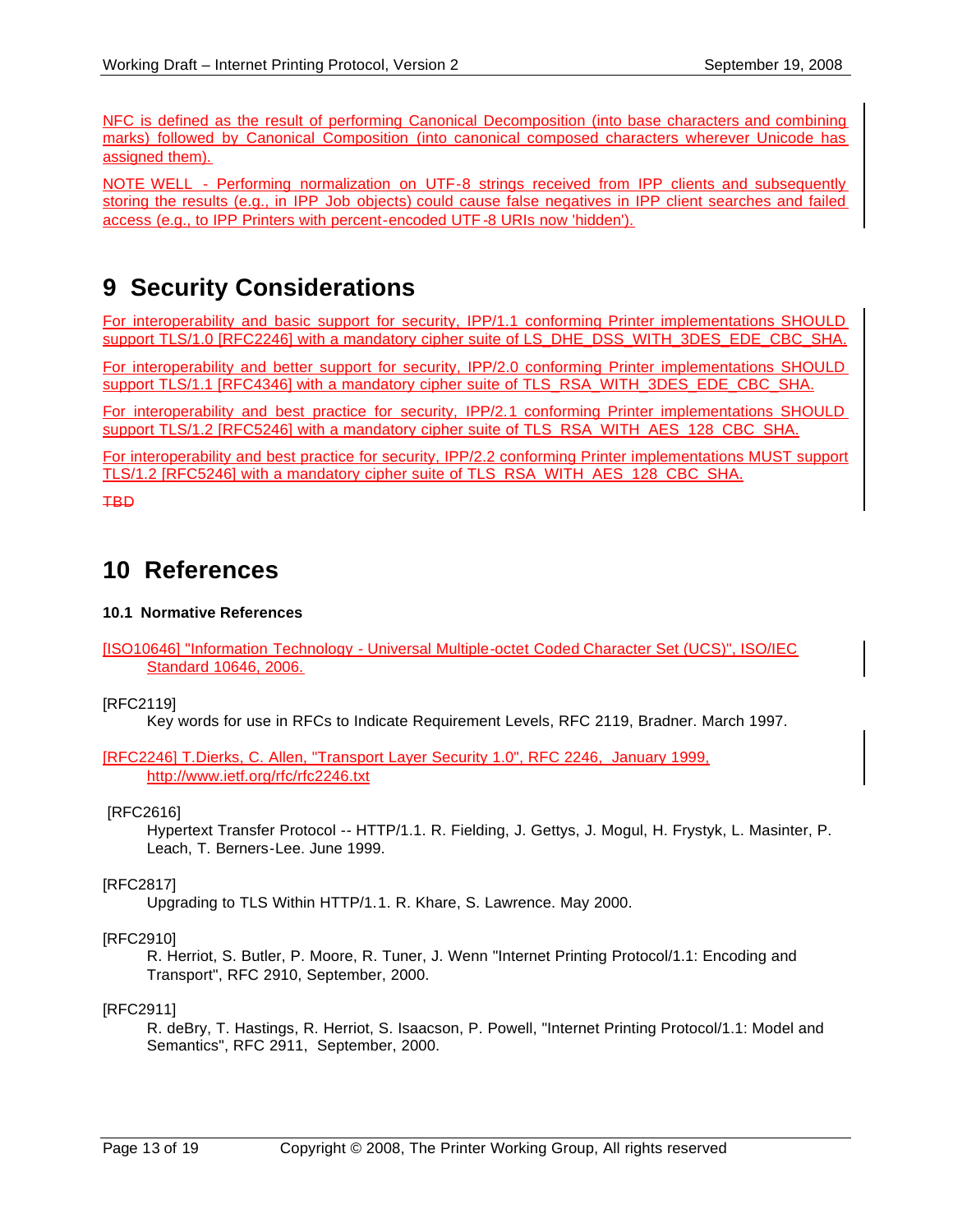#### [RFC3380]

 T. Hastings, R. Herriot, C. Kugler, H. Lewis, "Internet Printing Protocol (IPP): Job and Printer Set Operations", RFC 3380, September 2002.

#### [RFC3381]

 T. Hastings, H. Lewis, R. Bergman, "Internet Printing Protocol (IPP): Job Progress Attributes, RFC 3381, September 2002.

#### [RFC3382]

R. deBry, R. Herriot, T. Hastings, K. Ocke, P. Zehler, "Internet Printing Protocol (IPP): The 'collection' Attribute Syntax", RFC 2566, September 2002.

#### [RFC3510]

R. Herriot, I. McDonald, "Internet Printing Protocol/1.1: IPP URL Scheme", RFC 2910, September, 2000.

#### [RFC3629] F. Yergeau, "UTF -8 Transformation of ISO 10646", RFC 3629, November 2003, http://www.ietf.org/rfc/rfc3629.txt

### [RFC3995]

R. Herriot, T. Hastings, "Internet Printing Protocol/1.1: IPP Event Notifications and Subscriptions", RFC 3995, March 2005.

#### [RFC3996]

 R. Herriot, T. Hastings, H. Lewis, "Internet Printing Protocol (IPP): The 'ippget' Delivery Method for Event Notifications", RFC 3996, March, 2005.

#### [RFC3998]

 Kugler, Lewis, Hastings. "Internet Printing Protocol (IPP):Job and Printer Administrative Operations", RFC 3998, March, 2005.

#### [RFC4346] T.Dierks, E. Rescorla, "Transport Layer Security 1.1", RFC 4346, April 2006, http://www.ietf.org/rfc/rfc4346.txt

#### [RFC5198]

J. Klensin, M. Padlipsky. "Unicode Format for Network Interchange", RFC 5198, March, 2008.

#### [PWG 5100.1]

PWG Candidate Standard 5100.1-2001, IPP "finishings" attribute values extension, February 2001. Available at: ftp://ftp.pwg.org/pub/pwg/candidates/cs-ippfinishings10-20010205-5100.1.pdf, .doc

#### [PWG 5100.2]

PWG Candidate Standard 5100.2-2001, IPP "output-bin" attribute extension, February 2001. Available at: ftp://ftp.pwg.org/pub/pwg/candidates/cs-ippoutputbin10-20010207-5100.2.pdf, .doc

#### [PWG 5100.3]

PWG Candidate Standard 5100.3-2001, IPP Production Printing Attributes – Set 1, February 2001. Available at: ftp://ftp.pwg.org/pub/pwg/candidates/cs-ippprodprint10-20010212-5100.3.pdf, .doc

#### [PWG 5100.5]

PWG Candidate Standard 5100.5, IPP Document Object, October 2003. Available at: ftp://ftp.pwg.org/pub/pwg/candidates/cs-ippdocobject10-20031031-5100.5.pdf, .doc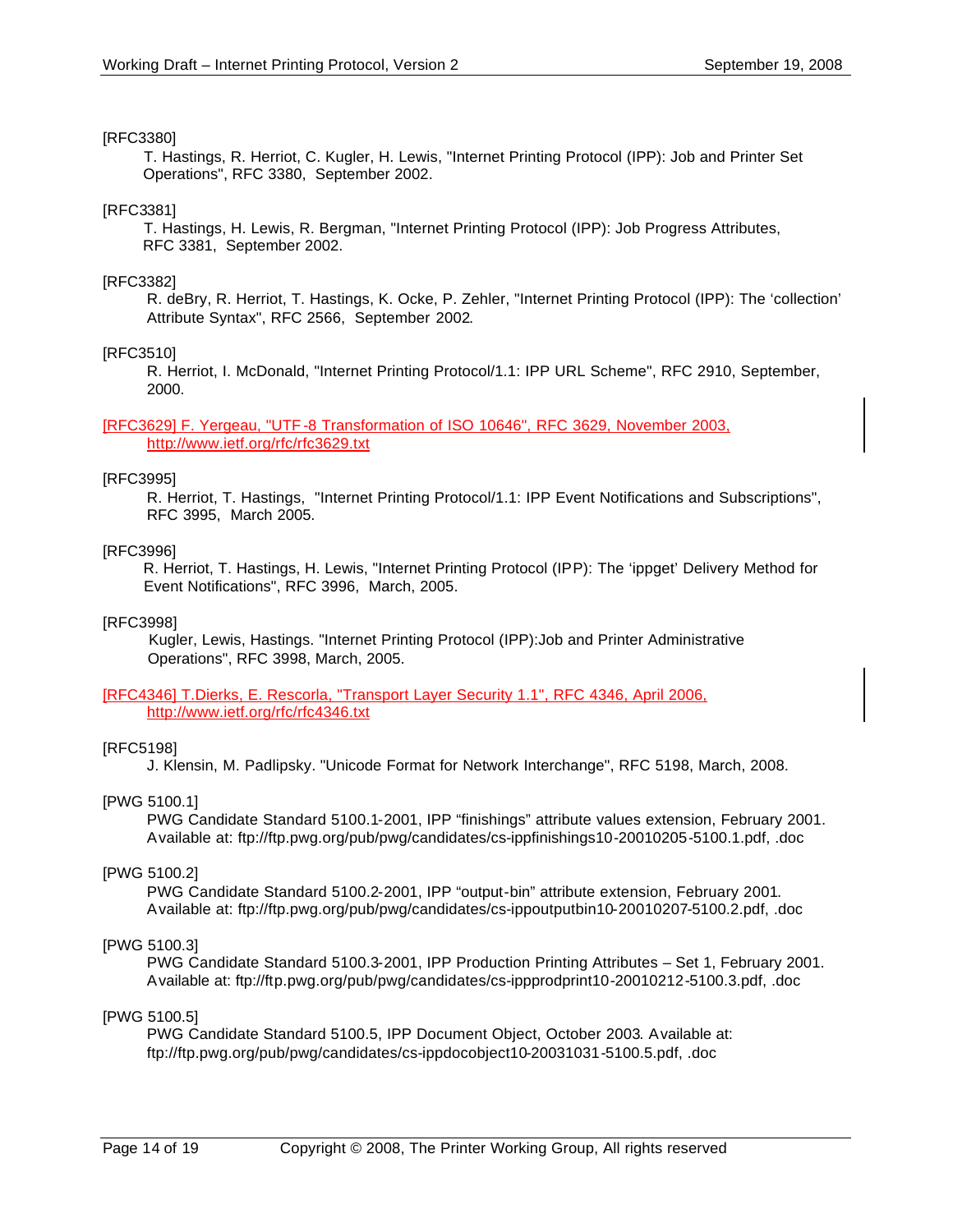#### [PWG 5100.6]

PWG Candidate Standard 5100.6, IPP Page Overrides, October 2003. Available at: ftp://ftp.pwg.org/pub/pwg/candidates/cs-ipppageoverride10-20031031-5100.6.pdf, .doc

#### [PWG 5100.7]

PWG Candidate Standard 5100.7, IPP Job Extensions, October 2003. Available at: ftp://ftp.pwg.org/pub/pwg/candidates/cs-ippjobext10-20031031-5100.7.pdf, .doc

#### [PWG 5100.8]

PWG Candidate Standard 5100.8, IPP "-actual" attributes, March 2003. Available at: ftp://ftp.pwg.org/pub/pwg/candidates/cs-ippactuals10-20030313-5100.8.pdf, .doc

[PWG 5101.1]

PWG Candidate Standard 5101.1-2002, Media Standardized Names, February 2002. Available at: ftp://ftp.pwg.org/pub/pwg/candidates/cs-pwgmsn10-20020226-5101.1.pdf, .doc

[RFC5246] T.Dierks, E. Rescorla, "Transport Layer Security 1.2", RFC 5246, August 2008, http://www.ietf.org/rfc/rfc5246.txt

[UAX15] M. Davis, M. Duerst, "Unicode Normalization Forms", Unicode Standard Annex 15, March 2008, http://www.unicode.org/reports/tr15/

[UNICODE] M. Davis, et al, "Unicode Standard v5.1.0", Unicode Standard, April 2008, http://www.unicode.org/versions/Unicode5.1.0/

#### **10.2 Informative References**

#### [RFC2565]

R. Herriot, S. Butler, P. Moore, R. Turner, "Internet Printing Protocol/1.0: Encoding and Transport", RFC 2565, April, 1999.

#### [RFC2566]

R. deBry, T. Hastings, R. Herriot, S. Isaacson, P. Powell, "Internet Printing Protocol/1.0: Model and Semantics", RFC 2566, April, 1999.

#### [RFC2567]

D. Wright, IETF IPP Design Goals, RFC 2567, April 1999.

#### [RFC3196]

T. Hastings, C. Manros, K. Kugler, H. Holst, P. Zehler, "Internet Printing Protocol/1.1: Implementor's Guide", RFC 3196, November, 2001.

# **11 Author's Addresses**

#### **Ron Bergman**

Ricoh Americas Corporation **Phone: 805-426-6542** 2635 Park Center Drive FAX:

Simi Valley, CA 93065 e-mail: Ron.Bergman@ricoh-usa.com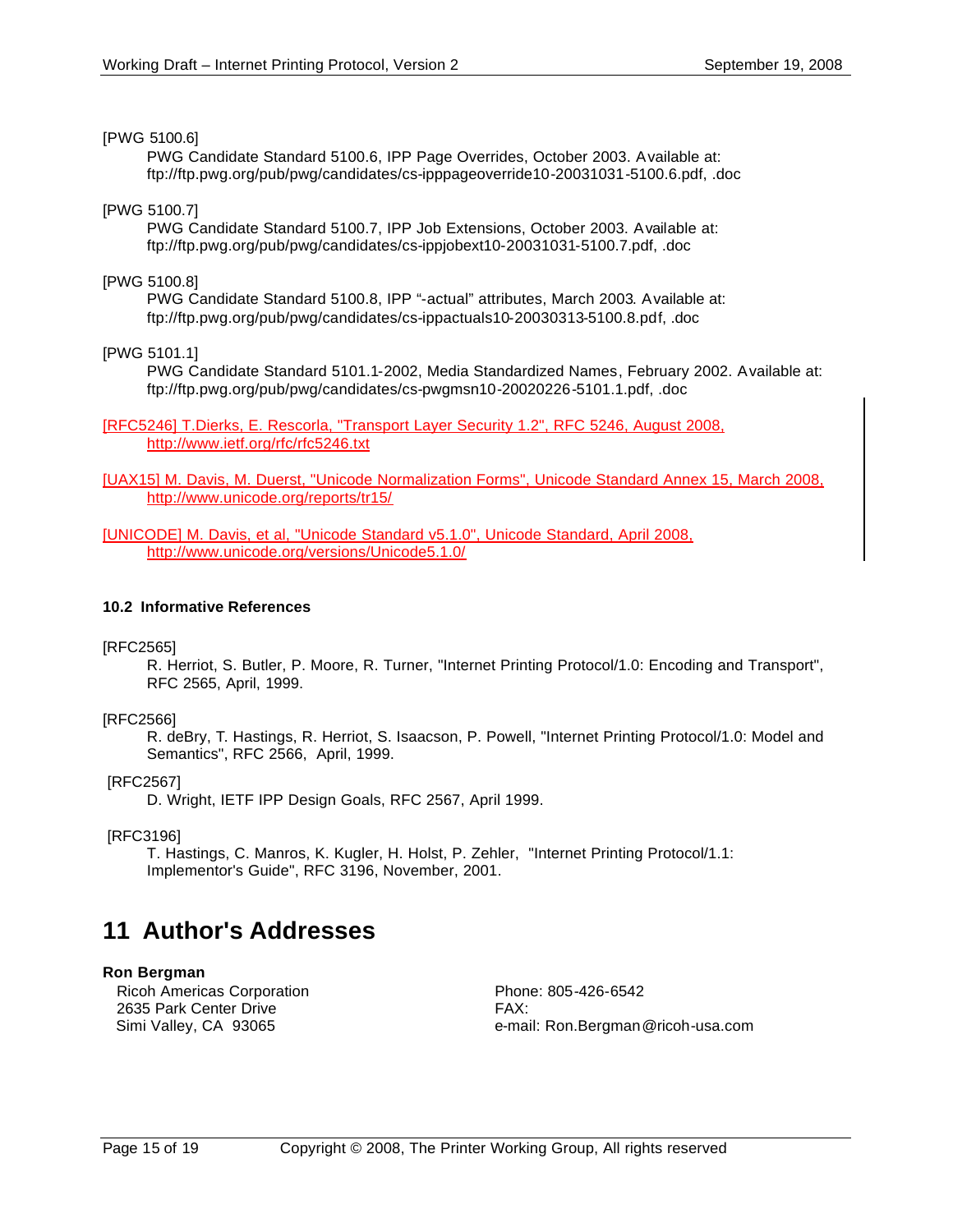**Harry Lewis** InfoPrint Solutions Company Phone: 303-924-5337 6300 Diagonal Highway FAX:

**Ira McDonald** High North Phone: 906-494-2434 PO Box 221 FAX:

**Michael R. Sweet** Apple Computer **Phone: 408-974-8798** 1 Infinite Loop, MS 302-3PG FAX: Cupertino, CA 95014 e-mail: msweet@apple.com

Boulder, CO 80301 e-mail: harryl@us.ibm.com

Grand Marais, MI 49839 **E-mail:** blueroofmusic@gmail.com

**The authors would like to especially thank the following individuals who also contributed significantly to the development of this document:**

**The following individuals also contributed to the development of this document:**

| Jerry Thrasher     | Lexmark    |
|--------------------|------------|
| Craig Whittle      | Sharp      |
| Dave Whitehead     | Lexmark    |
| <b>Bill Wagner</b> | <b>TIC</b> |
| Peter Zehler       | Xerox      |
| Lee Farrell        | Canon      |
| Glen Petrie        | Epson      |
| Mike Sweet         | Apple      |
| Ted Tronson        | Novell     |
|                    |            |

## **12 Appendix X Document Revisions**

#### **This section is to be removed when this document is approved!**

#### **A. Changes made to create September 19, 2008 version**

Section 7 Added:

The following new keyword values are defined for the ipp\_versions\_supported attribute [RFC2911]:

- '2.0': Meets all the conformance requirements of IPP version 2.0, as specified in this document, in addition to the requirements for IPP 1.1 as specified in RFC 2911 [RFC2911] and RFC 2910 [RFC2910].
- '2.1': Meets all the conformance requirements of IPP version 2.1, as specified in this document, in addition to the requirements for IPP 2.0 as specified above.
- '2.2': Meets all the conformance requirements of IPP version 2.2, as specified in this document, in addition to the requirements for IPP 2.1 as specified above.

Section 8 Added:

For interoperability and basic support for multiple languages, IPP/1.1 conforming Printer implementations MUST support the UTF-8 [RFC3629] encoding of Unicode [UNICODE] [ISO10646].

For interoperability and best practice support for multiple languages, IPP/2.0 conforming Printer implementations SHOULD support Network Unicode [RFC5198] - which REQUIRES transmission of well-formed UTF-8 strings and RECOMMENDS transmission of normalized UTF -8 strings in Normalization Form C (NFC) [UAX15].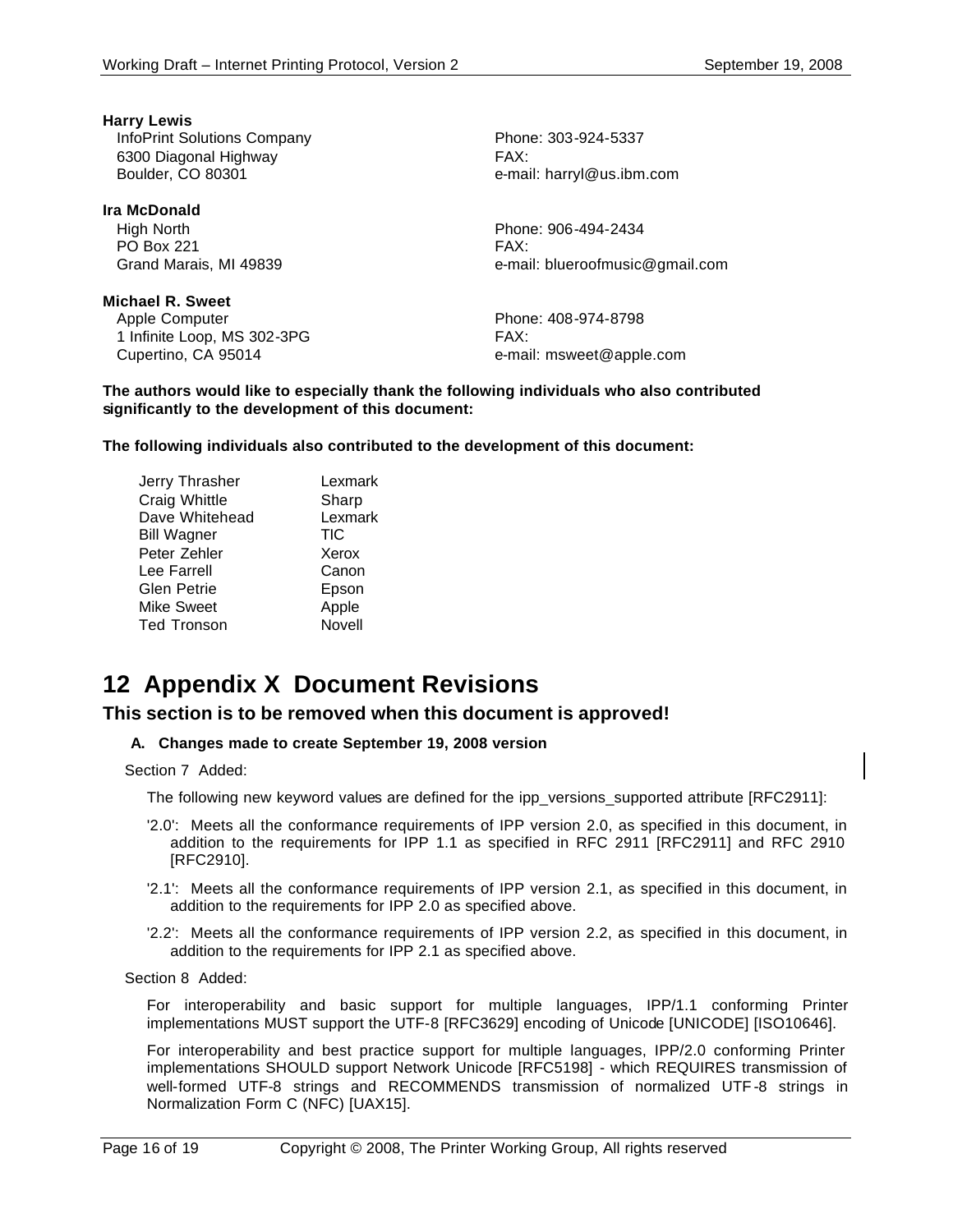NFC is defined as the result of performing Canonical Decomposition (into base characters and combining marks) followed by Canonical Composition (into canonical composed characters wherever Unicode has assigned them).

NOTE WELL - Performing normalization on UTF -8 strings received from IPP clients and subsequently storing the results (e.g., in IPP Job objects) could cause false negatives in IPP client searches and failed access (e.g., to IPP Printers with percent-encoded UTF-8 URIs now 'hidden').

Section 8 Removed:

In addition to the internationalization requirements in the referenced IPP specifications, it is strongly recommended the inclusion of Network Unicode [RFC5198] to provide support of multiple languages." Was " This document presents no internationalization considerations for IPP implementations beyond those covered in the referenced IPP Specifications."

Section 9 Added:

For interoperability and basic support for security, IPP/1.1 conforming Printer implementations SHOULD support TLS/1.0 [RFC2246] with a mandatory cipher suite of LS\_DHE\_DSS\_WITH\_3DES\_EDE\_CBC\_SHA.

For interoperability and better support for security, IPP/2.0 conforming Printer implementations SHOULD support TLS/1.1 [RFC4346] with a mandatory cipher suite of TLS\_RSA\_WITH\_3DES\_EDE\_CBC\_SHA.

For interoperability and best practice for security, IPP/2.1 conforming Printer implementations SHOULD support TLS/1.2 [RFC5246] with a mandatory cipher suite of TLS\_RSA\_WITH\_AES\_128\_CBC\_SHA.

For interoperability and best practice for security, IPP/2.2 conforming Printer implementations MUST support TLS/1.2 [RFC5246] with a mandatory cipher suite of TLS\_RSA\_WITH\_AES\_128\_CBC\_SHA.

Section 10 Added:

- [ISO10646] "Information Technology Universal Multiple-octet Coded Character Set (UCS)", ISO/IEC Standard 10646, 2006.
- [RFC2246] T.Dierks, C. Allen, "Transport Layer Security 1.0", RFC 2246, January 1999, http://www.ietf.org/rfc/rfc2246.txt
- [RFC3629] F. Yergeau, "UTF -8 Transformation of ISO 10646", RFC 3629, November 2003, http://www.ietf.org/rfc/rfc3629.txt
- [RFC4346] T.Dierks, E. Rescorla, "Transport Layer Security 1.1", RFC 4346, April 2006, http://www.ietf.org/rfc/rfc4346.txt
- [RFC5246] T.Dierks, E. Rescorla, "Transport Layer Security 1.2", RFC 5246, August 2008, http://www.ietf.org/rfc/rfc5246.txt
- [UAX15] M. Davis, M. Duerst, "Unicode Normalization Forms", Unicode Standard Annex 15, March 2008, http://www.unicode.org/reports/tr15/
- [UNICODE] M. Davis, et al, "Unicode Standard v5.1.0", Unicode Standard, April 2008, http://www.unicode.org/versions/Unicode5.1.0/

#### **B. Changes made to create August 27, 2008 version.**

Section 6.3: Removed entire section

Section 10: Removed references for [JFIF], [RFC2083], [PWG 5102.3], and [X-PRINT].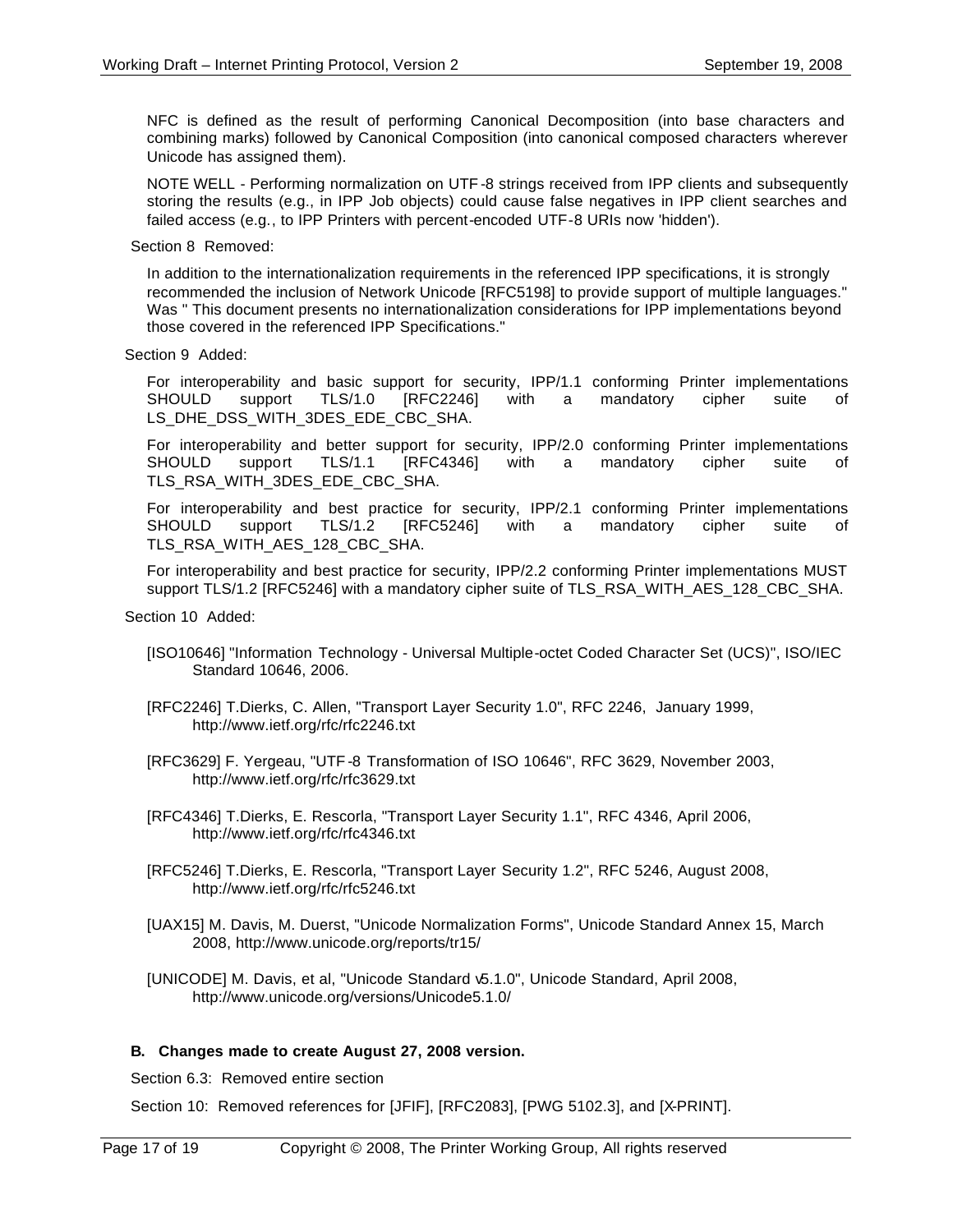#### **C. Changes made to create August 15, 2008 version.**

Removed references to "Simple Workgroup Printer", "Enterprise Printer", and "Production Printer". Where appropriate these names were changed to "IPPv2.0", "IPPv2.1", and "IPPv2.2" respectively.

#### **D. Changes made to create August 6, 2008 version.**

Changed format of document location to conform to the PWG Process Specification.

Updated the Table Of Contents.

A global replacement of "Work Group" with "Workgroup".

Section 3 Added 3.1 Rational and 3.2 Use Models text.

Section 4.4 Added "RFC 3382 The 'collection' Attribute Syntax (September 2002)". Also, corrected publication dates for RFC 3380, RFC 3381, RFC 3996, and RFC 3998.

Section 5.2 Added " Note that a V2.0 implementation may also include support for additional IPP operations other than specified in this list."

Section 5.3 Added " Note that a V2.1 implementation may also include support for additional IPP operations other than specified in this list."

Section 6 Renamed "Conformance Requirements" was "IPPv2 Protocol Addenda"

Current text in section 6 added to Section 6.1

Section 6.1 " Many implementations historically have not conformed to this requirement, causing communication problems and failed printing." was " It has been reported that many implementations do not conform to this requirement, which can result in problems with the host side communication processes."

Section 6.1 Added to end of second paragraph "…, including collection attributes as defined in RFC 3382, section 7."

Section 6.1 Added third paragraph " For example, implementations MUST support reading the IPP noValue tag as a valid value for an attribute that normally would be encoded as an enum, integer, name, or keyword value tag. Similarly, implementations MUST correctly process (or ignore) collection values as defined by RFC 3382, even if the implementation does not support the media-col attribute itself."

Added Section 6.2 and 6.3.

Added Section 7 IANA and PWG Considerations (The remaining sections have been renumbered.)

Section 8 (was section 7): " In addition to the internationalization requirements in the referenced IPP specifications, it is strongly recommended the inclusion of Network Unicode [RFC5198] to provide support of multiple languages." Was " This document presents no internationalization considerations for IPP implementations beyond those covered in the referenced IPP Specifications."

Section 10: Added references for [JFIF], [RFC2083], [RFC2616], [RFC2817], [RFC5198], [PWG 5102.3], and [X-PRINT].

#### **E. Changes made to create July 18, 2008 version.**

Abstract: Added "queries to the IPP printer." to complete the last sentence in the abstract.

Section 5.1: Removed "Create Job Subscriptions" (code = 0x0017) from table (an optional OP).

Section 5.2: Added all operations that are applicable to the specifications required for IPPv2.0.

Section 5.3: Added all operations that are applicable to the specifications required for IPPv2.1.

Section 5.4: Added all operations that are applicable to the specifications required for IPPv2.2.